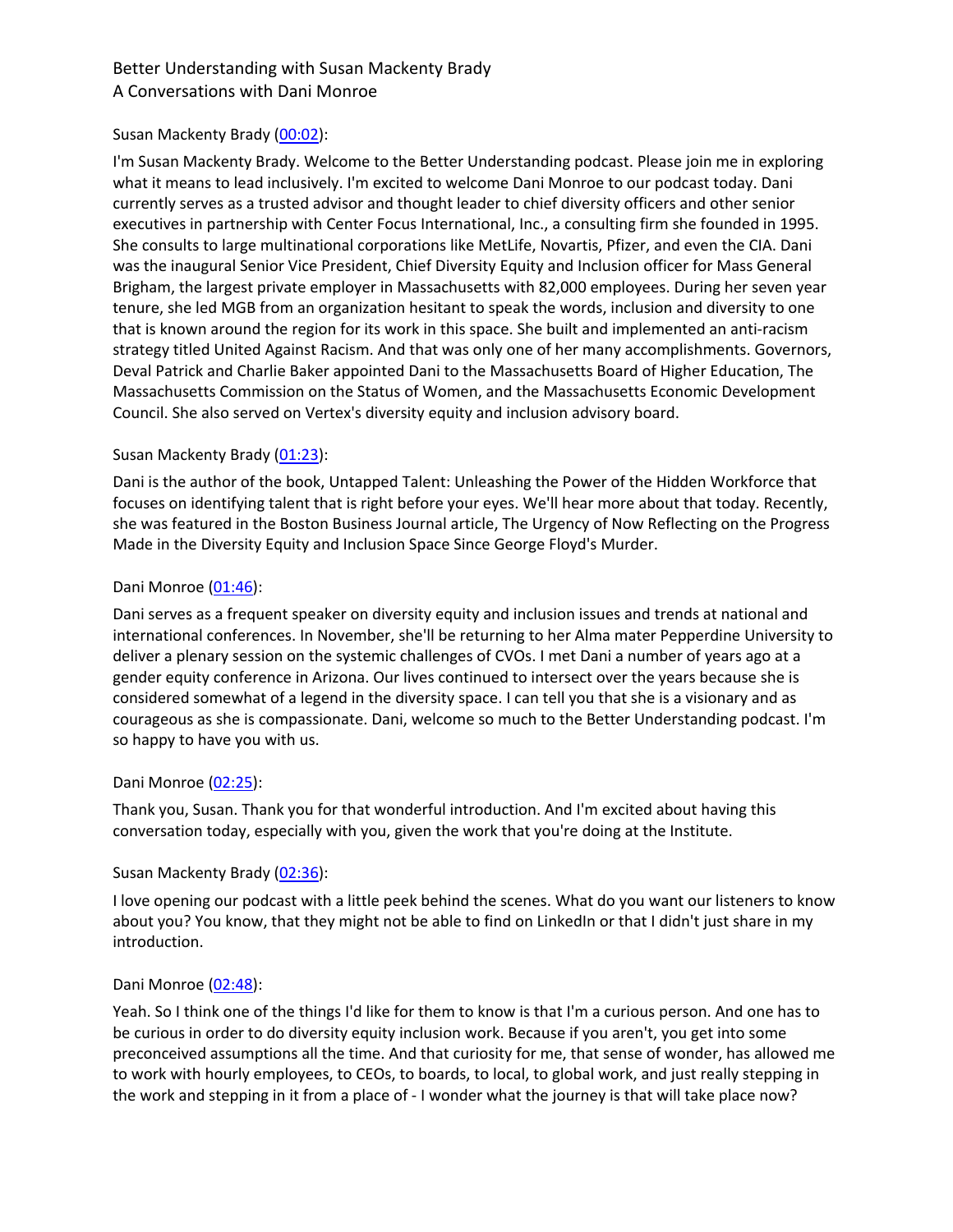### Susan Mackenty Brady (03:26):

I could just talk with you today about curiosity and how to cultivate it. Is this how you came to the work? I mean, you have curiosity, but what, what fuels you, because you could apply that curiosity to any number of topics and specialty areas. Tell us how you came to be an expert in this work.

## Dani Monroe (03:45):

Yes, because I'm curious, I don't always think of myself as an expert in the work. Because I think of myself as a student of the work. I've always lived in a multicultural context. I grew up on the Monterey peninsula in a small town called Seaside, California. Our block had African-Americans Asians, Mexicans, Portuguese. So they were the people that I went to school with, that I played with. We were in and out of each other's houses. And so subconsciously I was learning about differences, since I was born actually, because my family is also multicultural. But it wasn't until coming out of graduate school that I consciously began to think about race. And I did so because as a woman of color then in organization development, trying to find a job was extremely difficult. And in fact, I couldn't get a job.

## Dani Monroe (04:40):

And one day I was reading an article in Black Enterprise about Dr. Price Cobbs, who was a psychiatrist. And I consider the godfather of diversity equity and inclusion work. And Price was working with Black and Brown leaders in organizations. And I called him up. Six months later, I was working for Price in his consulting firm Pacific Management System. Totally changed the trajectory of my work and brought me into this work in a conscious way. I truly apprenticed in the traditional sense of apprenticing with someone, with Price over the years. And then began to grow my own practice. What's exciting about it is, really, is what I wrote the book about in terms of untapped talent. Over 30 years, I was able to witness incredible brilliant human beings who should have gotten promoted, developed, lost opportunities. And I couldn't quite understand the "why." I could see their gifts and their brilliance, why other people couldn't. And so what I realized over time is that the unconscious bias that was operating would continue to operate and that this work needed to continue. And I just think everybody deserves the opportunity to have their talent fully expressed. And now, no matter who you are,

## Susan Mackenty Brady (06:07):

What I'm hearing are a couple of different themes. One is this whole concept of the business case of maximizing the talent that you have in the organization, and also seeing disparity, and your inference to what had to have been exclusion and a lack of belonging. Can you share, just going back to Price's work, can you share with our listeners, is there a theory or a value that you learned from that phase of your life working for someone who was a giant in the field that you would want? Just, that's just a kind of historical context, Dani.

#### Dani Monroe (06:45):

Yeah. So I think the historical context for me really is that race matters. And we've come full circle and many people today think we're just talking about race for the first time in organizations when this work was started on that. So race matters. In that, is the value of a human being and what they can contribute - makes a difference. And that we often judge people based on external factors and don't provide the opportunity for them to develop and grow. And back then we used to do five day leadership labs. If you could believe it, we'd do five days with the Black and Brown employees. And then we would have two days with their managers who tended to be White. So we could work some of the issues that we heard over the five days with the leaders to get them aware about what their employees were experiencing.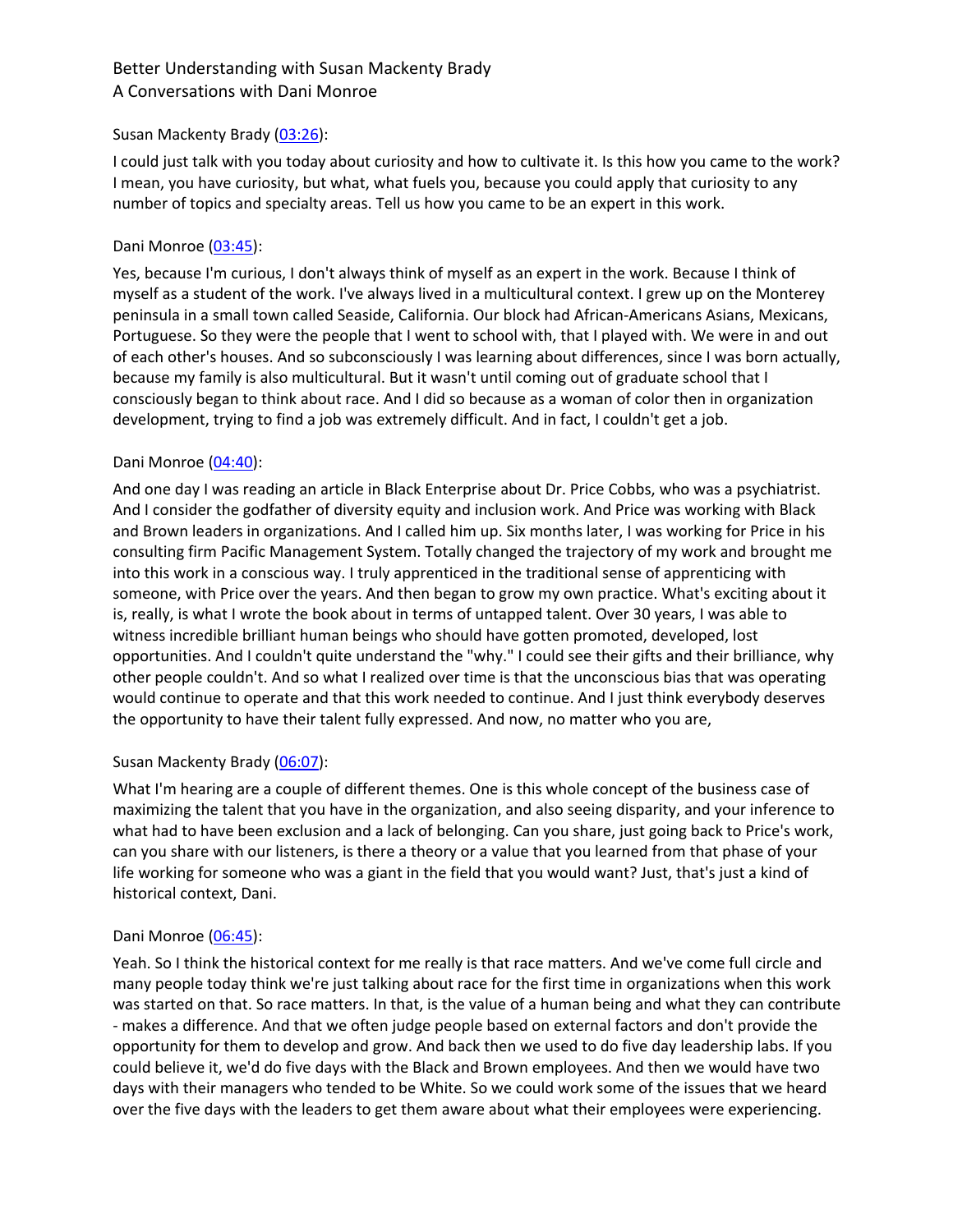So that value of a human being and what they can contribute to an organization really popped out for me.

## Susan Mackenty Brady (07:53):

What's the driving focus now. I mean, I'm looking at where we're sort of in some ways, still in a global pandemic. We sat tight last summer and witnessed some horrific goings on in our country. I know we have listeners from outside the United States. With George Floyd's murder - absolutely put race and the conversation of race in the workplace. Why do we need more inclusion at work? And for the listener who really wants to understand now what's driving all this focus. Because I hear you talk about the value of human beings and oh boy, that speaks to me big. Can you connect that to inclusion work, talk about the focus right now? What's the burning platform that you see?

## Dani Monroe (08:40):

The burning platform at the moment is around equity. How do we ensure equity for not just people in our organization? When we think about the pandemic - and we have witnessed and observed the impact in diverse neighborhoods, because they don't have access to healthcare. They may have, and rightfully so, very strong held beliefs about not getting vaccinated because of what's happened to them as a race of people in the past. And so equity is the burning platform at the moment. And I think the need for it and the need for inclusion in our organizations. Because we're really talking about how do we optimize the performance of an organization. Should, I mean, it's twofold, there's a business case. And there's also a moral case. And the business case is about optimizing the performance of an organization. You know, when we have different ideas and voices and lived experience at the table, we know, research tells us that we get better outcomes, better results, better creative types of answers.

## Dani Monroe (09:52):

Now, at the same time, from a moral perspective, people want to be heard. They want to have their intelligence used. They want to have that brilliance come to the surface so that they can feel like they belong to an organization. And it's not just people espousing that we support people who are different. But how do I get to demonstrate my strengths, my influence? You know, how do I get to really take a project and run it and drive it? And the resources are there for me to actually be successful. And not only that, that I know that my manager or leader has my back. So if I need some political coverage that he or she will also provide that. You know, when people feel that sense of belonging and connectedness and they're in an environment where they can thrive, that is where we retain people.

#### Dani Monroe (10:51):

That is when we get the best out of that person. And what a person receives - the reciprocal experience - is they get to have, what I think is one of the best experiences anybody can have. Is when your talent is fully being utilized and you are practicing self-expression from your talent. And all of us have had sort of those critical experiences in our lives where, you know, it's almost like we're working on all cylinders. It's the right place, the right job, the right, the right people around you. And you are just elevating. And.

Susan Mackenty Brady (11:29): You're in the flow.

Dani Monroe (11:31):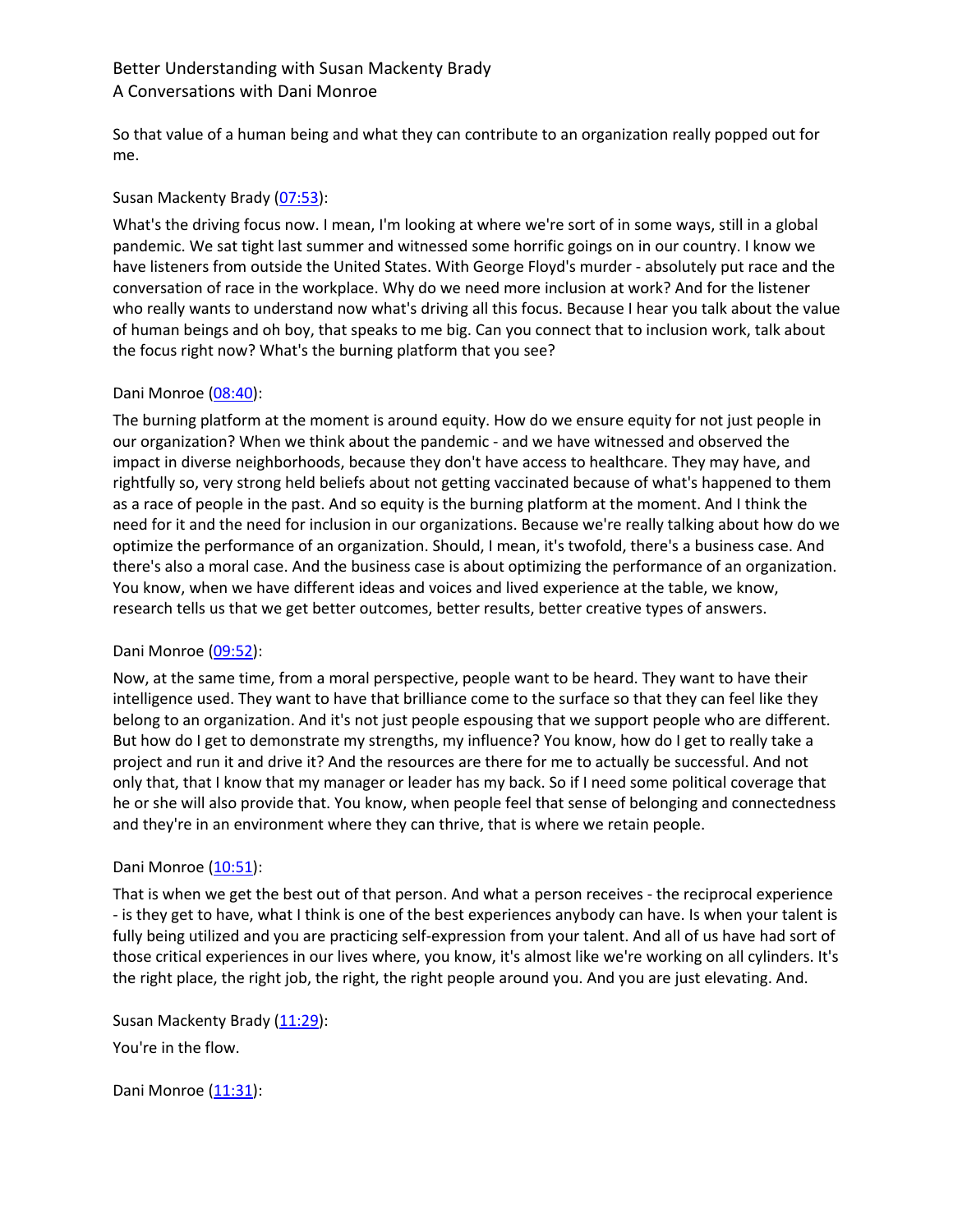## You're in the flow.

## New Speaker  $(11:31)$ :

We all need to have those experiences throughout our career. Because my sense is that when you're in the flow, you just impact everybody around you in what you're doing. And you being.

#### Susan Mackenty Brady (11:48):

Dani, The actuality of feeling all of that. If I'm an employee in an organization, is that your definition of inclusive leadership? Or could you distill the definition of an inclusive leadership for our listeners?

## Dani Monroe  $(12:01)$ :

That's part of it. So it really is about the diverse ideas of individuals, but it's also about what we were just talking about is. As an inclusive leader, your role is really to tap that energy and power in a human being so that they can bring forth their skills and talents and ability. And to be inclusive means you have to move into action. You can't be just good intended. One has to say, I'm putting Dani on that project. Oh, by the way, she needs to do three years at Harvard MBA school or executive school or whatever. And I'm gonna provide that opportunity for her. That's when people stay and that's when they really talk about their organization being a great place to work. And that's what being a great place to work should really be based on.

## Susan Mackenty Brady (12:56):

I want to go back to a concept, you said about political coverage, because I think as you know, I'm a student and teacher in the world around sponsorship. And what I see to be true is without it, there isn't advancement. Oftentimes there's not retention of the very employees that C level executives are saying we value. And I haven't heard it called political coverage, but that might make some people think, oh, that sounds so contrived. I'd love your perspective on the necessity and the importance. And then also just talk about what you mean by that. I'd love for you to elaborate for our listeners about that.

#### Dani Monroe (13:33):

Yeah. And so political coverage, you know, I had a wonderful manager at Mass General, Brigham - Peter Markel, who was the CFO. So I reported him for a long time - to the CFO of the company. And people said, well, wow, that's odd for DEI, but he also ran three fourths of the organization from an administrative place. And just reporting into the CFO, gave me political coverage and leverage. Peter controlled all the budgets. Right? But at the same time, I could walk into his office and say, Peter, I'm having a difficulty with moving this through this particular department. Can you help with that? How can I negotiate with the leaders? I think I might need for you to have a conversation with so and so about X. And he would do that because, quite frankly, if we're being honest, I didn't have the stripes to do it. And sometimes we have to leverage the power brokers around us to have this work move forward. And other times I would find out he had intervened on my behalf and I didn't know about it. So that's some of the sponsorship. That he took it upon himself to do that, because something came up in a meeting. And because we had a great trusting relationship, he would do the intervention then. And then I'd find out about it later, which was fine. And so I always knew that he had my back.

Susan Mackenty Brady (15:16):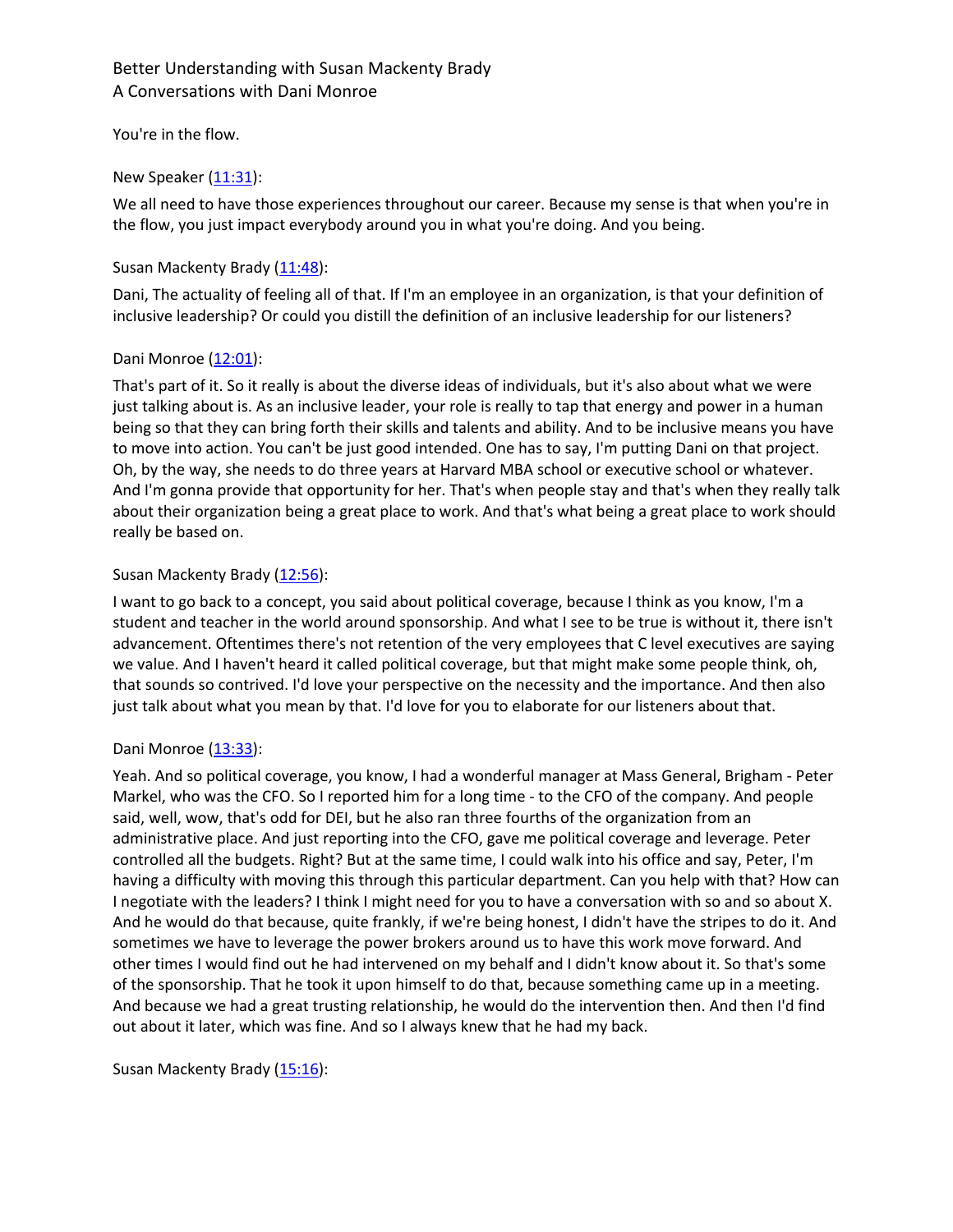I hear what you say. And the thought that came to mind was love. If you think about love as being seen and being wanted. The appropriate professional version of that in valuing human beings and the political sponsorship, is I see you and I value you. And I want you here to thrive.

Dani Monroe (15:39):

## Yeah.

Susan Mackenty Brady (15:41):

Is there an opening to talk about the connection between this work and love?

## Dani Monroe (15:49):

Yeah, because this work as you know, Susan, and probably some of the listeners is about head and heart and the headpiece or all the rational logical things that I can talk about in terms of the business case. But there is a heart piece. We hear with both. We hear with our head and our heart, and we want those in alignment when we're making decisions. When we move into this space of heart and listening to people, I mean really listening to people. And people communicate as we all know in multiple ways. So certainly verbally, emotionally, and then through their actions. And as an inclusive leader, part of your skill development is to begin to look at the whole person and how they're communicating, because oftentimes they're incongruent and what they're saying and the way they're behaving, what you perceive, they may be feeling and experiencing.

## Dani Monroe (16:49):

And so the space is - when you are connected to people, your heart opens up to them to listen in that way. My former staff would say to me, I'd call one of them. And I'd say, I've been noticing, you know, you seem a little off this week about that out of that. Um, is there something we need to talk about? They would say, wow, you really, you really catch those things, Dani. Well, I'm an empath. So I pick up everything in an environment, I feel it, you know. It comes in, I process it, et cetera, but it is really about when I first started doing my work, my training, and from Pepperdine, the master's program in organization development, we spent a lot of time understanding who we were as an individual, so that we could be better consultants. And that means we had to understand all of what we believe to be true about ourselves and then learn about what wasn't and how we got to where we were at that point in time in the world. And so one could separate who they were from what was going on in their client's system. And the same is true in DEI work - is that you have to be a clean vessel to really step in to a space of guiding an organization forward. And you have to also understand that opening up to people in the heart space or the love space. As you were talking about Susan, is really about being present with them.

## Susan Mackenty Brady (18:32):

It's an inside job before it's an outside job, right? That connection of head and heart. And I think Dani, listening to the way you're speaking, it occurs to me. People want to work for leaders who see them, who notice. For the listener who isn't an impath, how can the skills needed to cultivate inclusion? How can our listening audience improve themselves in this path, in this journey?

Dani Monroe (19:04):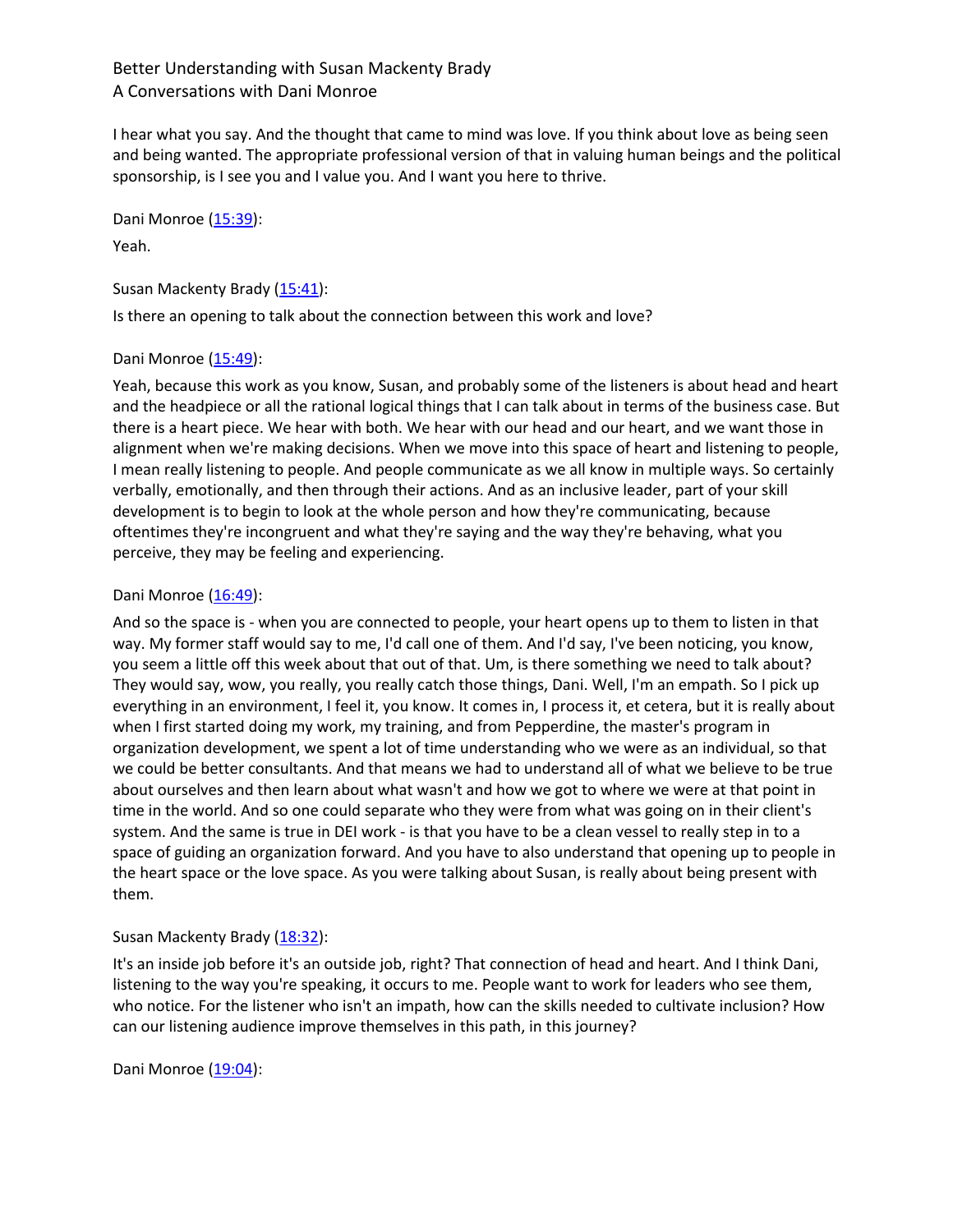I think one of the ways is really to check your listening skills and check them with the people that are around you. And I really hearing you say, X, Y, and Z. This is how I am interpreting. I'm getting mixed messages from what I'm hearing you say, and some of your behaviors on other projects. Can we talk about that? And bringing people into the conversation? People, especially, I think passive aggressive people, they will sit in silence in meetings. And that can sometimes be as a way to get back at their manager. And what a manager finds that they're doing is constantly asking for that person's opinion. So what do you think about da da da, or how should we do "da da da?" What's your ideas on - it gets really difficult for the leader at times. But that scale of this reaching out and trying to pull people in and try to engage them as much as possible. And then at some point saying, this is what I'm doing, what's getting in the way of you not participating? Is it something I need to do differently that would get you more engaged? As opposed to making assumption about what the behavior is about.

## Susan Mackenty Brady (20:27):

It's courage to, to check in and that consciousness not to make assumptions. That's what I heard. So why is, for some, creating equity and inclusion, threatening or scary, and what can we do about it?

## Dani Monroe (20:42):

That's a great question. And I don't think people think about it from this perspective, but when we think about including people and people resist it, there's a couple of mindsets there that I have observed. And this is my perspective. One is from a place of scarcity mindset. That if we include others, what's going to happen to us? Are my ideas going to be accepted? Is that person going to be promoted? And I'm not going to get my promotion. Those are all scarcity ideas and fears. The reality is from my experience, when we include other people's ideas and concepts and perceptions, we actually create abundance as opposed to scarcity. Because then we start to thrive off of what's being said, and people start to bounce all kinds of ideas around. So it's from that perspective of scarcity. The other piece, I think that prevents it is most of us grew up in a world of sameness, same neighborhoods, same kids.

#### Dani Monroe (21:49):

We went to school with same "da da da da." Unless you happen to be, you know, military and you moved around the world or whatever. But even that became sameness for you, because you develop the coping skills about how to manage that. And sameness equals easy. It's easy when we are comfortable with people. And we like to be with people like us, because it's just easy. We can do shorthand in the conversation. We know the nuances. We don't have to adapt. There's nothing taxing about that. When we open up to others and bring others in, that means we also have to change in order to adapt to this new person, this new energy. This perhaps different ideas than what we have. How do you do that?

#### Dani Monroe (22:44):

You know, one is, I think it goes back to the space we talked about a little bit earlier, Susan, which is, this is where you work from your heart. And you provide the open space for people to show up. And you look for connections of that. What do I have in common versus what's different about Dani? What I've learned, the more I start to talk to people, and I've talked to people all over the world in some capacity. Maybe just sitting on a train, and I start chatting with someone. The more you start to understand, you have some things in common, and there's going to be some things we don't have in common, but there's going to be a lot of things we have in common. If we start taking the time to have those conversations and not make assumptions that, oh, you're from X town, you must be this way. Or you're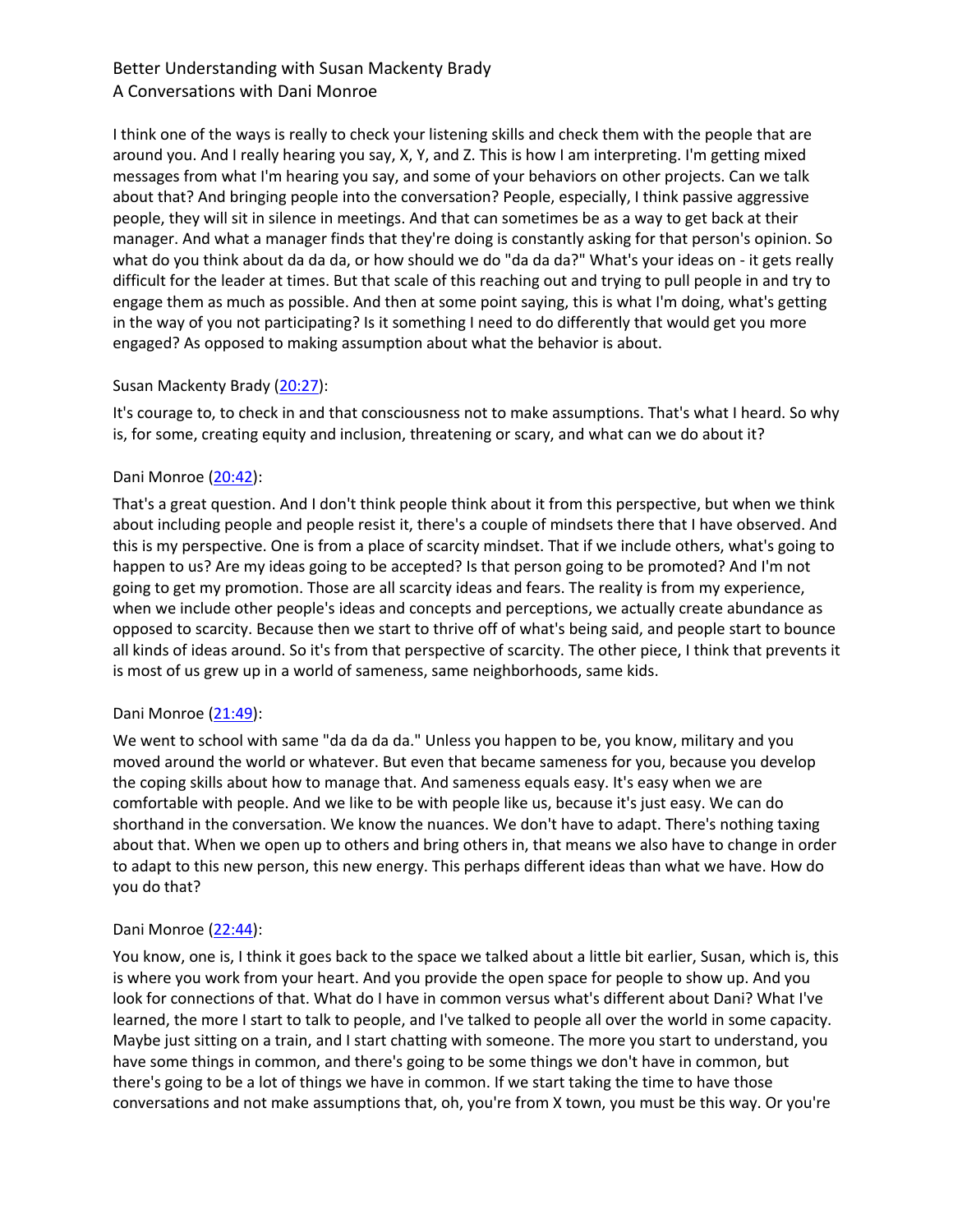from California. Therefore you're all spacey people. I can say that cause I'm from California. And I know that's one of the perceptions people have of us. So it is really about being open to what's different.

## Susan Mackenty Brady (23:58):

I have a line here and I'll credit you for it. It's valuing human beings means looking for connections about commonality instead of difference. This is what we mean when we're talking about the head and the heart of the work, because it's got to be a conscious and intentional intellectual decision to move into thinking and then feeling and connecting in ways that might feel not natural. And it's okay that it's not natural. That's what I heard you say. Like we grew up in sameness

## Dani Monroe (24:32):

And which therefore it's uncomfortable. You know, the old saying in DEI work - get comfortable with being uncomfortable. So it's uncomfortable. But I would say those have been some of my greatest learning experiences is when I've been uncomfortable. And in fact, one of my professors Dechard, who did a lot of work around organization change. He talks about the rubber band theory and that if you don't have enough tension in the rubber band, change will not happen, right? Because when you don't have any tension in a rubber band, it just falls. And there's no energy there, but when you pull it and take it past this natural state, that's when you start to see the change in the rubber band. And the tension that's there that's needed for some change to occur, even when it's good things. Think about the beginning of a relationship you're having. And I mean an intimate, personal relationship. Yeah. You're all excited about it. There's still tension about, "who is this person?" You like being around them, but they're different. And so even when it's out of the space of good things going on, there is still that tension around the difference.

## Susan Mackenty Brady (25:50):

Already, our conversation is just so chock-full of goodness, but what do you want to leave people with? What actions do you suggest our listeners take to continue their own journey of understanding about inclusion?

## Dani Monroe (26:03):

One is - take risks. You can do measured steps in terms of risk taking. Action moves us forward. You can always step back and reassess and change gears, but to do nothing provides you no new reality. I think learn how to listen to the whole person. And that means not just what they're saying, but also how they're behaving, what you perceive their emotions to be. And then also things about their personal life, because that comes into play and think of your inclusion journey as just that it's a journey and it can be a wonderful, exciting journey, but that doesn't mean it's not going to have its challenges along the way.

#### Susan Mackenty Brady (27:00):

Dani, I have to tell you, I am grateful for this conversation. I - like you - I'm on my own journey of learning and growing and maturing in this space, and having my own personal experience, while I hopefully play a role in helping professionals to step into theirs. And so thank you for your wisdom and your clarity. It's been a wonderful time to spend with you.

Dani Monroe (27:25):